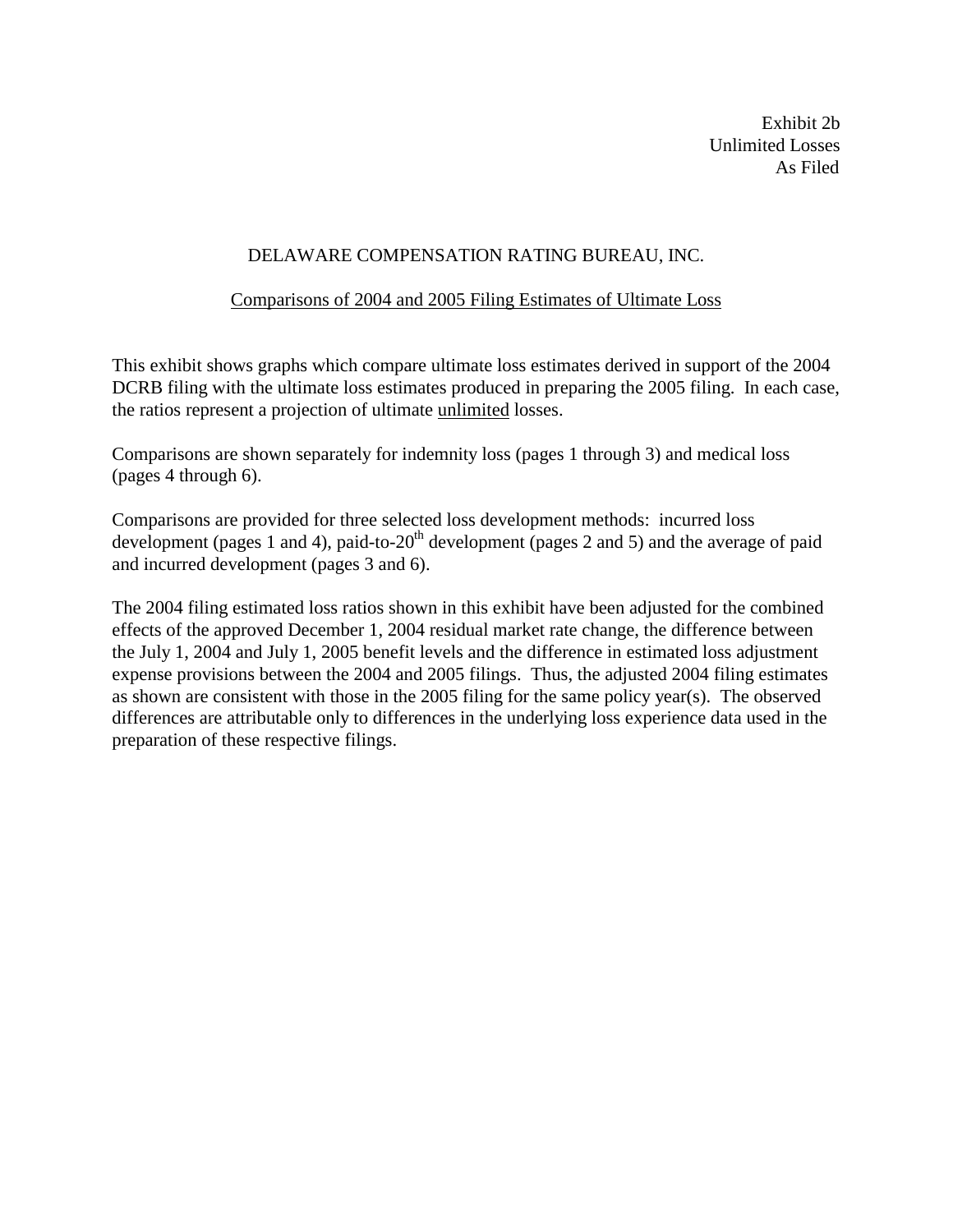## **Delaware Compensation Rating Bureau, Inc. 2004 Adjusted vs. 2005 Loss Ratios - INDEMNITY INCURRED (Unlimited)**

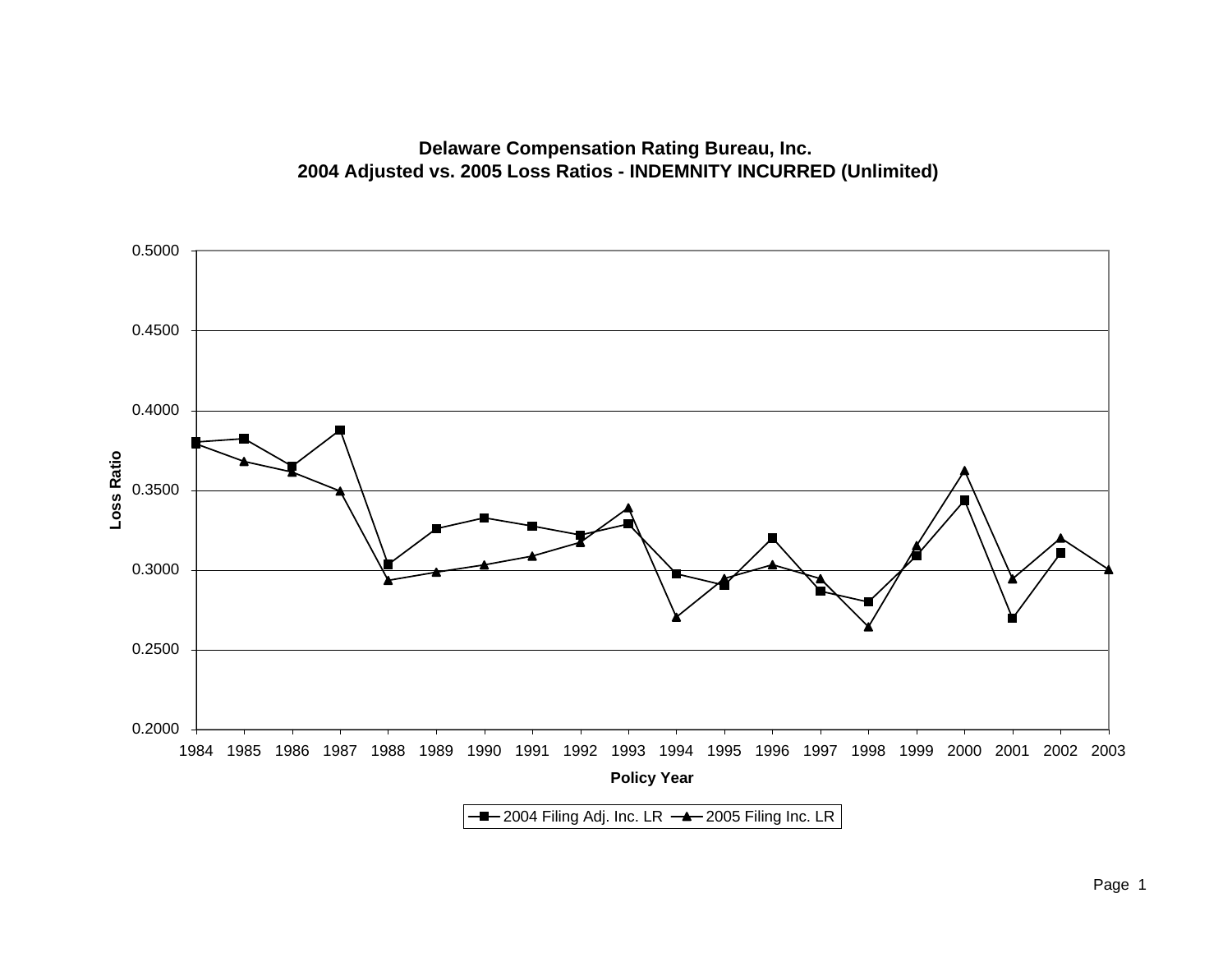

# **Delaware Compensation Rating Bureau, Inc. 2004 Adjusted vs. 2005 Loss Ratios - INDEMNITY PD.-20TH (Unlimited)**

Page 2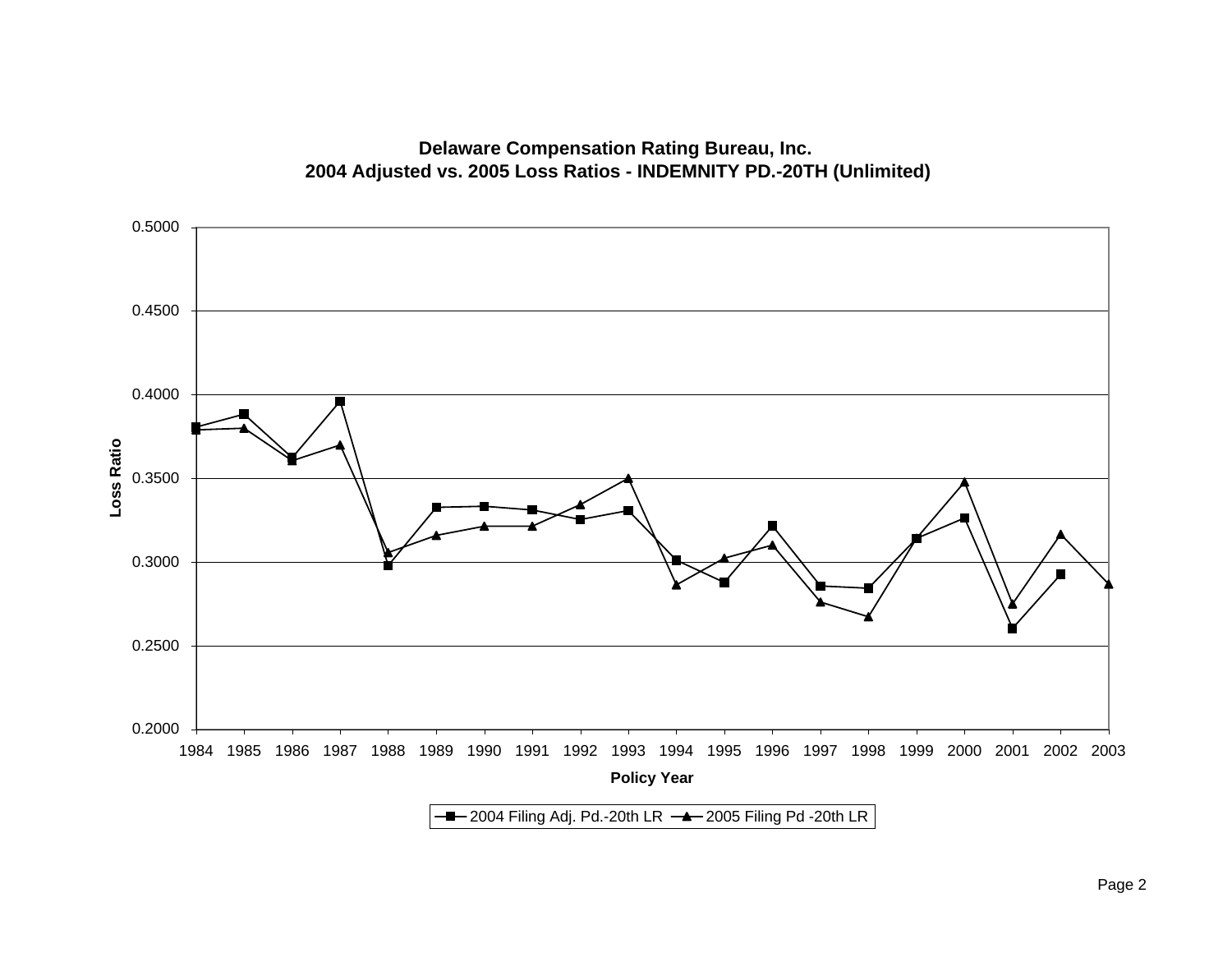

### **DELAWARE COMPENSATION RATING BUREAU, INC. 2004 Adjusted vs. 2005 Loss Ratios - INDEMNITY AVERAGE (Unlimited)**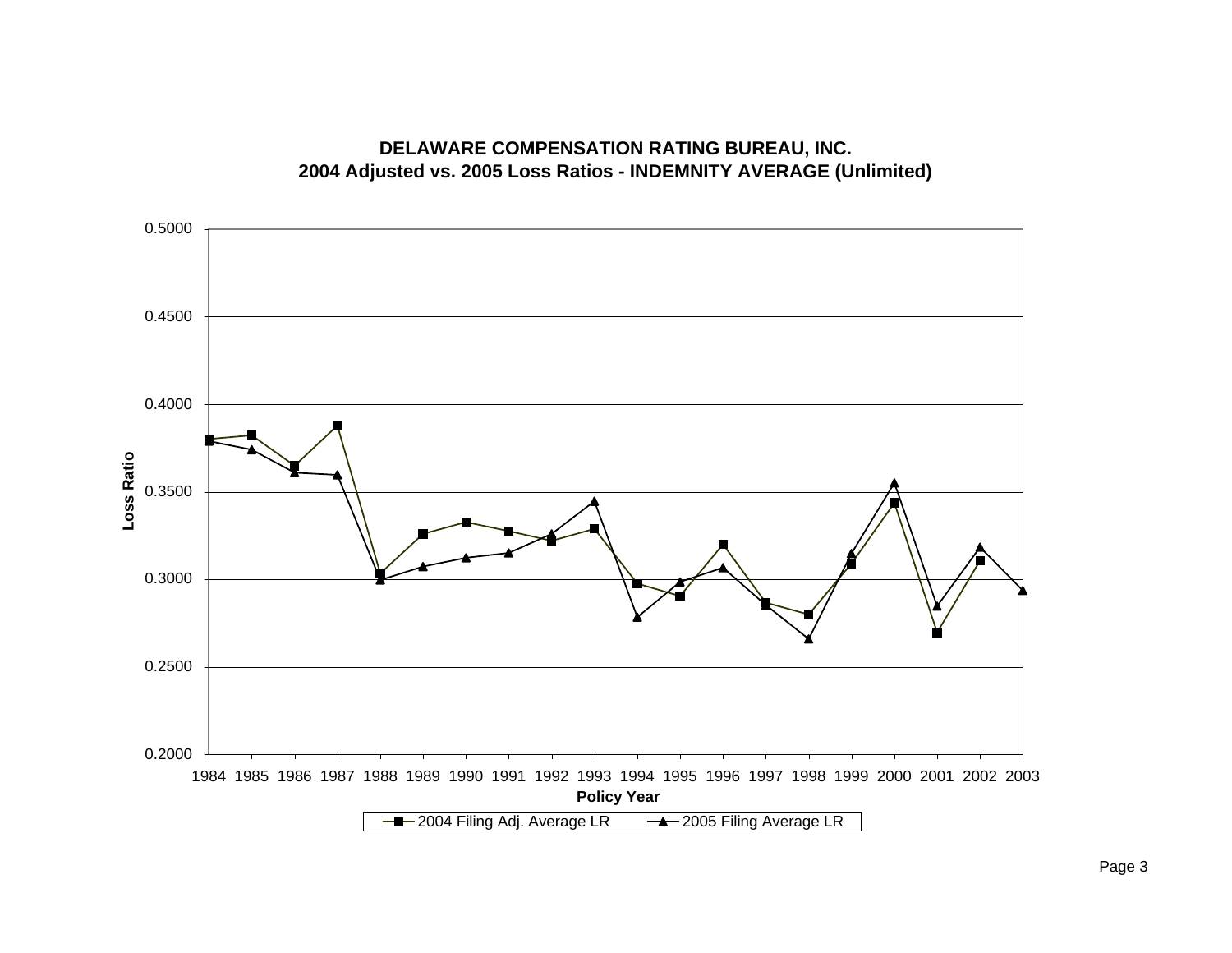

# **Delaware Compensation Rating Bureau, Inc. 2004 Adjusted vs. 2005 Loss Ratios - MEDICAL INCURRED (Unlimited)**

 $\overline{2004}$  Filing Adj. Inc. LR  $\overline{2005}$  Filing Inc. LR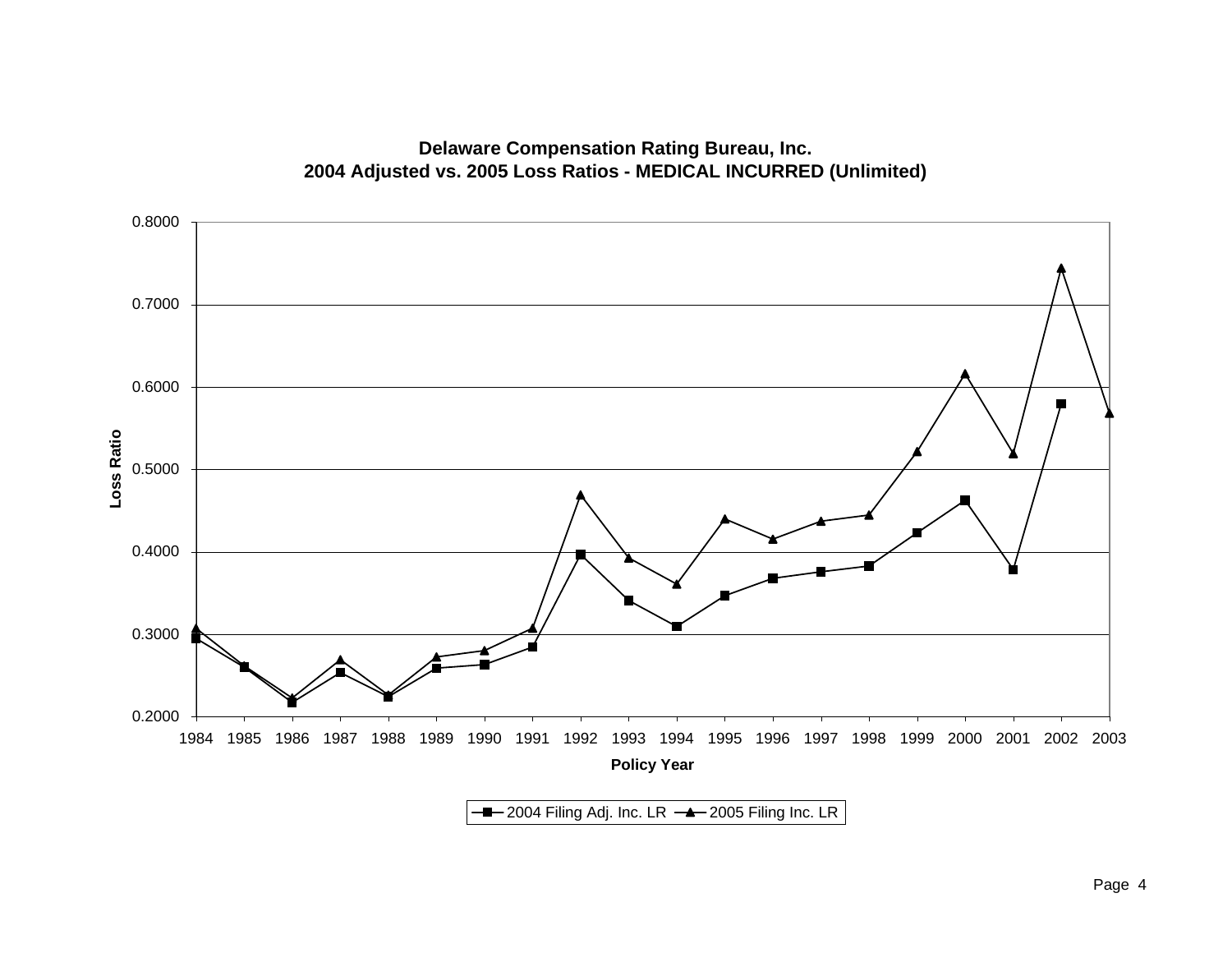

# **Delaware Compensaton Rating Bureau, Inc. 2004 Adjusted vs. 2005 Loss Ratios - MEDICAL PD.-20TH (Unlimited)**

 $-$ 2004 Filing Adj. Pd.-20th LR  $-$  2005 Filing Pd -20th LR